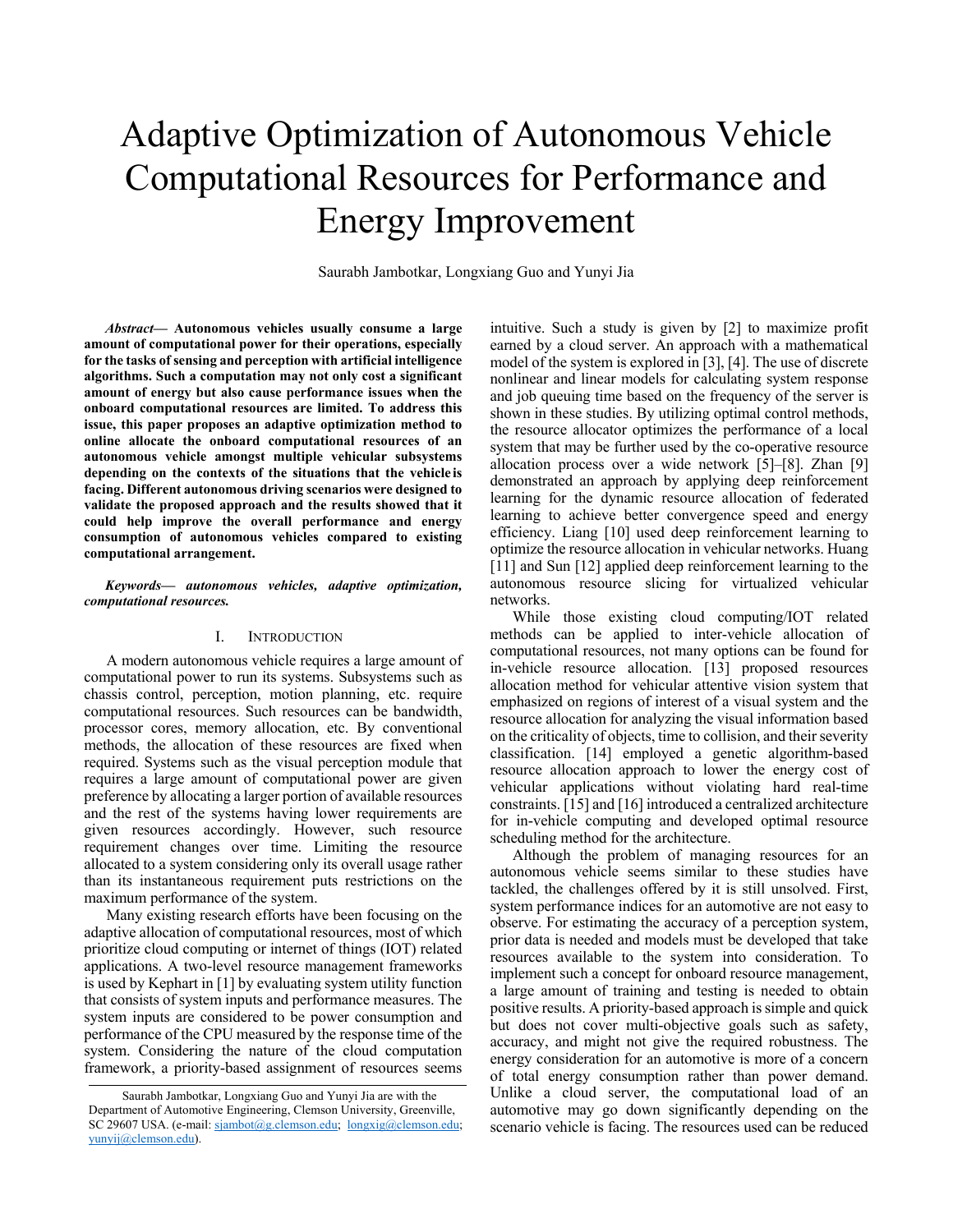and lower resource consumption can result in lower energy consumption without loss of functional metrics [17].

Therefore, in this paper, an adaptive optimization approach is proposed to allocate onboard computational resources and an autonomous vehicle to different subsystems as the situation changes. For doing so, three performance metrics of the system are decided that are time, precision, and energy consumption. The subsystems are prioritized based on contextual information. Computational resources are allocated by optimizing system performance functions. Additionally, a safety metric is proposed and is evaluated in operational situations. The system performance is simulated in different scenarios and the results are compared with conventional resource distribution methods. The contributions of this paper can be summarized as follows: 1) create mathematical modeling of computational factors in autonomous vehicle; 2) propose adaptive computational resource optimization with context-driven subsystem prioritization; and 3) evaluate performance and design metrics for different autonomous driving scenarios.

# II. ADAPTIVE COMPUTATION OPTIMIZATION FOR AUTONOMOUS VEHICLES

#### *A. Problem Statement*

The computational resources of an autonomous vehicle can be distributed amongst all subsystems. This distribution must be changed as a function of the situation or scenario the vehicle is facing. To do so, different system performance parameters can be evaluated. The resource allocation of the system can then be optimized to give best possible performance for the whole system. The system performance is given as a weighted sum of all performance metrics, calculated across all subsystems.

$$
J(C) = \sum_{i=1}^{n} \left\{ w_i \left( \sum_{j=1}^{m} Z_j \times \sigma_j \right) \right\}
$$
 (1)

This gives the total system performance measurement for  $n$  subsystems, each evaluated for  $m$  performance metrics. The multiplier  $Z_i$  is 1 when a lower value of performance metric is desired and -1 when a higher value of performance matric is desired. Minimizing J in (1) yields desired computational resource distribution vector C,  $C \in \mathbb{R}^n$ .

The resource distribution is restricted by practical parameters, safety considerations, or the capacity of the subsystem themselves. These constraints are given as (2).

$$
C_{min} \le C_i \le C_{max}
$$
\n
$$
\sum_{i=1}^{n} C_i = C_{max}
$$
\n
$$
C_1 \ge \gamma_1
$$
\n
$$
\vdots
$$
\n
$$
C_n \ge \gamma_n
$$
\n(2)

#### *B. System Framework for Adaptive Optimization*

The framework used to calculate optimum resource allocation is given in Fig. 1. The system consists of camera sensors amongst which the resources are to be distributed. Depending on the context of the situation of the surrounding environment, a contextual priority assignment is given to each of the 4 systems. This priority index is affected by the distance of activity of interest on that side of the camera system. A system model is derived to estimate the performance of the system upon giving certain inputs such as resources, size of the neural network, etc. The output parameters of the model are prediction time required by each subsystem, precision of detection, and energy consumption while doing so. The priority index and system model are used to create the system objective function. This function is developed to maximize performance and minimize the energy consumption of the system. The objective function is optimized over certain constraints that are decided by the limitations on resource



Fig. 1. Framework of adaptive optimization

availability and lower bounds on allocation. The performance of the system is then checked for safety metrics. The safety metric is evaluated based on the situation and the respective performance obtained by optimum resource allocation.

# *C. Modeling of Computational Factors*

The performance metrics are calculated as a function of the computational resources, size of the neural network, and the camera resolution of each subsystem. Different models used for time, precision, and energy calculation of each subsystem are given below.

## *1) Time Consuming Model*

As discussed earlier, the processing time for each system depends on the resources allocated to that system, the size of the neural network used, and the resolution of the images. It is assumed that a simple relation can be made to estimate the time required. The time required by the  $i<sup>th</sup>$  system is taken as a function of these parameters as given in (3), where  $C_i$ ,  $S_i$ , and  $R_i$  are the normalized resources allocated, normalized neural network size, and camera resolution of the *i*<sup>th</sup> subsystem, respectively. It is assumed that the time required to analyze one image is directly proportional to the resolution of the image, inversely proportional to the size of the neural network used along with the resources available to the system.

$$
t_i = f_t(C_i, S_i, R_i) = t_0 + t_1 \times \left(\frac{1}{C_i} \times S_i \times R_i\right) \tag{3}
$$

#### *2) Precision Model*

The precision of image processing depends on the size of the neural network used and the resolution of the input image. It is not affected by the computational resource distribution. Fewer resources will take longer time to analyze the same information and vice versa. The precision model used for the  $i<sup>th</sup>$  system is given in (4). This relation is also assumed to be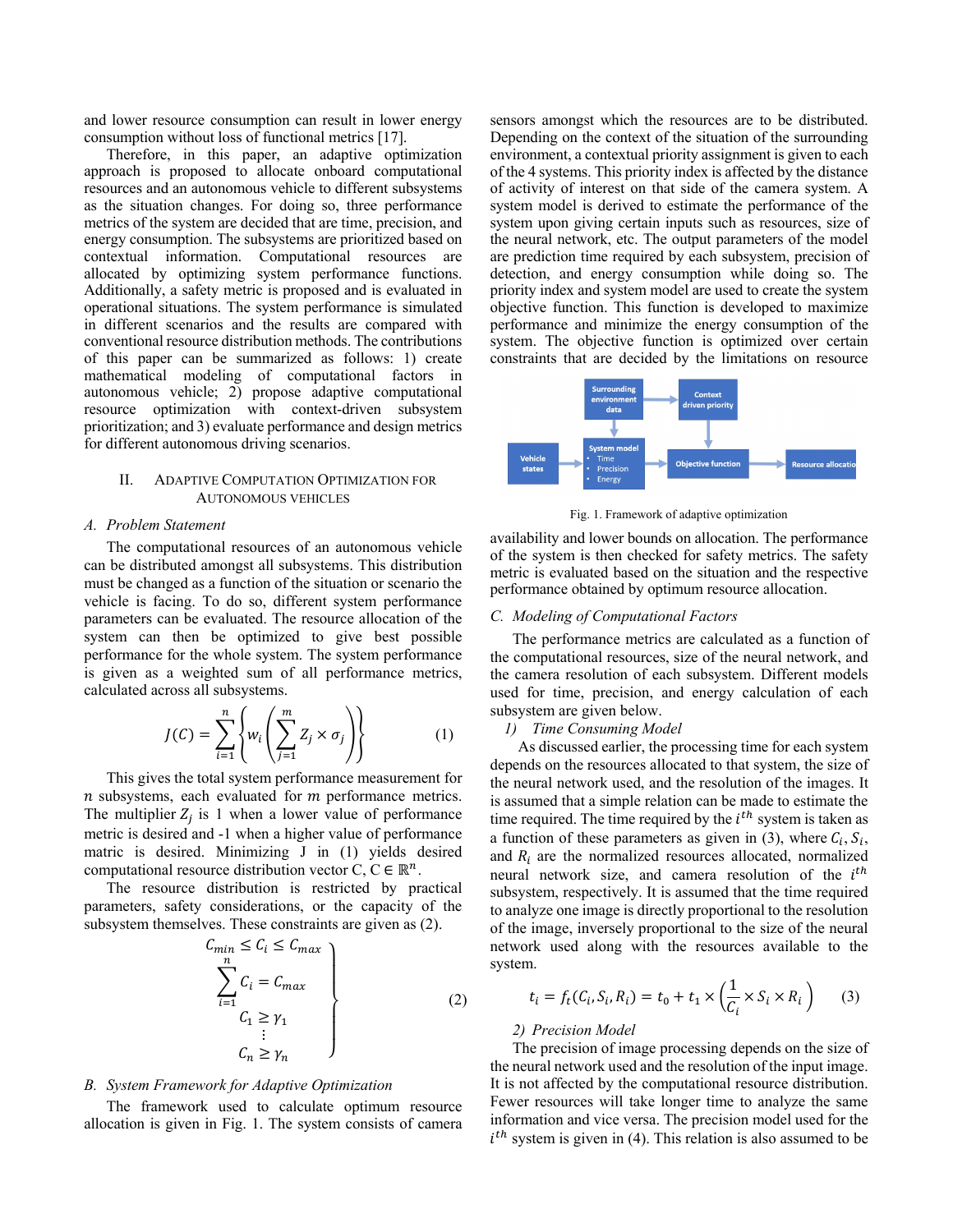proportional with resolution, i.e., higher resolution gives better accuracy. The relation with the size of the neural network is also assumed to be proportional.

$$
P_i = f_p(S_i, R_i) = p_0 + p_1 \times S_i \times R_i \tag{4}
$$

The image resolution fed to the neural network system changes as a function of importance factor  $\alpha_i$ . In our framework, multiple artificial neural networks with different image sizes and network dimensions are trained for one given perception task. The minimum image resolution is given as  $R_{min}$  and the maximum resolution is given as  $R_{max}$  are constant resolution values. The image resolution of the  $i<sup>th</sup>$ system is given by (5).

$$
R_i = \max\{R_{\max} \times \alpha_i, R_{\min}\}\tag{5}
$$

The size of neural network changes as a function of weightages given by (8) between a minimum normalized value of  $S_{min}$  to  $S_{max}$ . System with higher weightage value gets larger neural network size. The size of neural network of the  $i^{th}$  system is calculated by (6).

$$
S_i = \max\{S_{\max} \times W_i, S_{\min}\}\tag{6}
$$

# *3) Energy Consumption Model*

The energy required by each system is modeled as a function of the resources used by it and the frequency of detection of each subsystem. The frequency of detection is the number of times a subsystem captures and analyzes visual information per second. It is changed based on the context of the situation as well as the speed of the vehicle. High speed and visually critical scenario demand for higher detection frequency while at low speeds and situations with low emphasis on surroundings can use a low detection frequency for a subsystem. The energy consumption of the  $i<sup>th</sup>$ subsystem per second is given by (7), where  $F_i$  is the frequency of detection. The energy increases linearly with detection frequency, and it is proportional to computational resources being used by the corresponding system.

$$
E_i = f_e(C_i, F_i) = e_0 + e_1 \times C_i \times F_i \tag{7}
$$

#### *D. Context-driven Priority Assignment*

The priority of each subsystem is determined by the context of the situation the vehicle is facing. The subsystem that is the most critical from the situational perspective gets the highest priority. This priority is given as weightages  $W_i$ . The weightage given for each system depends on the activity of interest related to each subsystem. The weightage is limited to a minimum value  $\alpha_{min}$  so that each subsystem gets minimum importance even when there is no benefit in overall performance. This is an important consideration for safety.

The weightage then calculated considering the importance factor of the  $i^{th}$  system is given by (8).

$$
W_i = \frac{\alpha_i}{\sum_{j=1}^n \alpha_j} \tag{8}
$$

The frequency of detection is determined based on the context of the situation as well as the speed of the vehicle given by (9).  $\alpha_i$  is the importance factor determined from the situation,  $v$  is the speed of the vehicle and  $v_{f_{max}}$  is the speed of the vehicle above which maximum detection frequency is required.  $F_{max}$  is the maximum detection frequency of a subsystem, and  $F_{min}$  is the minimum detection frequency of a subsystem. The detection frequency is high when the vehicle speed is high and also when the importance factor of the system is high.

$$
F_i = f_f(\alpha_i, \nu) = (F_{max} - F_{min}) \times \frac{\alpha_i - \alpha_{min}}{1 - \alpha_{min}} \qquad (9)
$$

$$
\times \frac{\nu}{\nu_{f_{max}}} + F_{min}
$$

# *E. Adaptive Optimization for Computational Resource Allocation*

 The flow of adaptive resource optimization can be represented by the process given below. The perception system obtains surrounding data and analyzes each subsystem for its importance. A priority index is then assigned to each subsystem. Final system weightage is determined by comparing the relative importance and minimum importance factors of all systems. Depending on the criticality of situation, maximum resources to be distributed,  $C_{max}$ , is determined. It changes based on the demand of the situation. For a demanding situation, more resources can be used while for a situation where the need for computational power is low, the total resources can be limited to a lower value. The importance factor  $\alpha$  of each system can be used to determine the nature of the situation. The resources available for distribution are given in (10).

$$
C_{max} = C_0 + C_1 * \sum_{i=1}^{n} \alpha_i
$$
 (10)

The resource distribution is calculated based on a cost function that consists of all the three performance metrics, i.e. time, precision, and energy consumption along with the priority index that is calculated as explained earlier. The priority index calculated is used with the precision metric of each subsystem as it reflects the relative emphasis of each subsystem. The cost function is developed to minimize time as well as energy consumption and maximize the precision of the vehicle. The cost function is given as (11).

$$
J = \sum_{i=1}^{n} \{a \times f_t(C_i, S_i, R_i) - b \times f_p(S_i, R_i)W_i
$$
  
+  $c \times f_e(C_i, F_i)\}$  (11)

where, a, b and c are the weightages that signify the relative importance of cumulative time, system precision, and energy consumption, respectively.

$$
C_{min} \leq C_1 \leq C_{max}
$$
  
\n
$$
\vdots
$$
  
\n
$$
C_{min} \leq C_n \leq C_{max}
$$
  
\n
$$
\sum_{i=1}^{n} C_i = C_{max}
$$
  
\n
$$
\alpha + b + c = 1
$$
  
\n
$$
SF \geq SF_{CCRA}
$$
\n(12)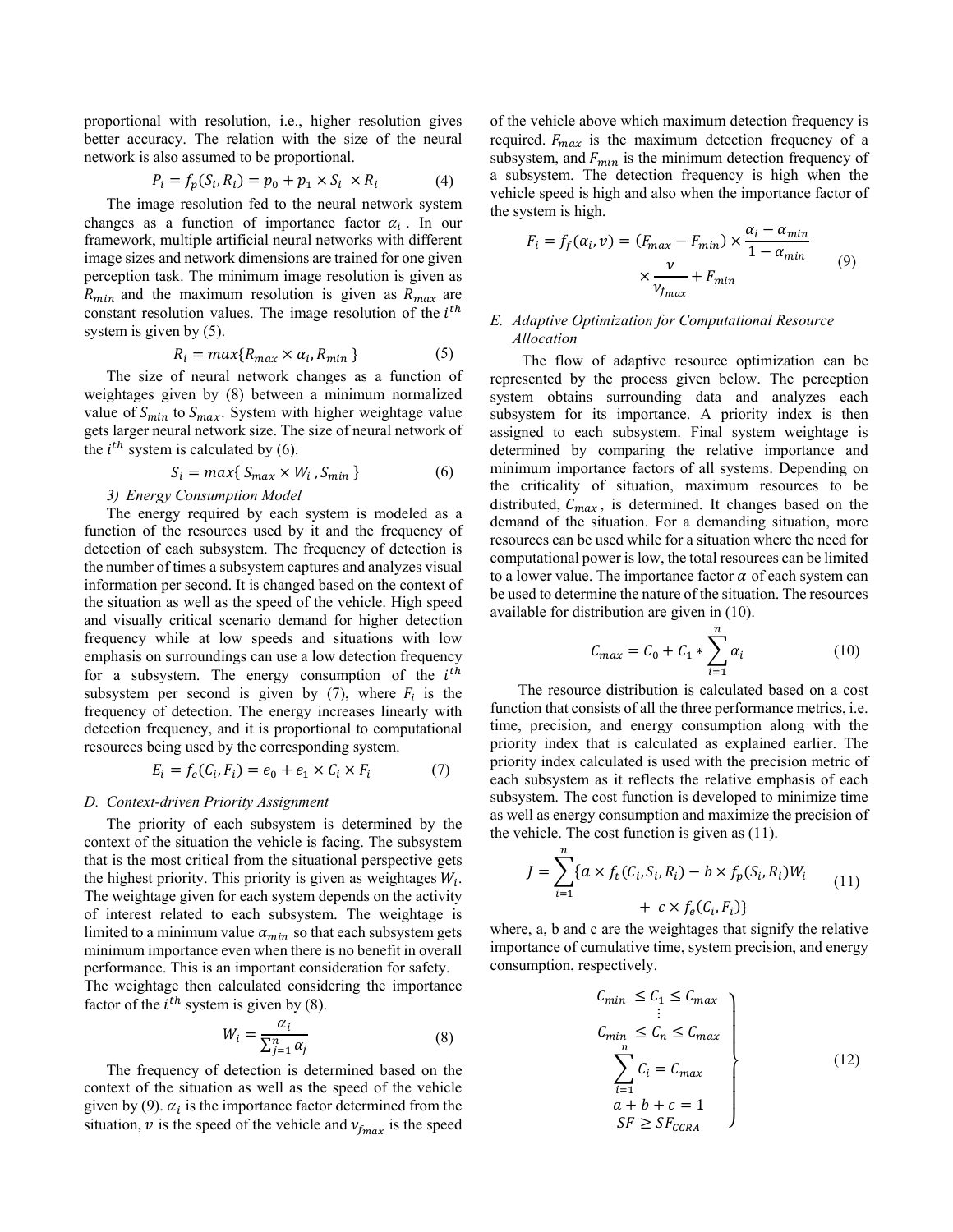The minimization is constrained by the total resources distributed, minimum resources per system, weightages of performance parameters, and operational safety factor  $SF_{CCRA}$  as given in (12).

The resource distribution algorithm works as given in Algorithm 1. The vehicle receives information about surrounding traffic objects and other vehicles from sensors. Based on this information and vehicle speed, the importance factors  $\alpha_i$  are calculated for each side. Then the weightage factors  $w_i$  are calculated from  $\alpha_i$ . The detection frequency for each sensor is determined based on importance and speed of vehicle. Then maximum resources available for allocation are determined. Camera resolution and neural network size are determined based on their importance factor and weightage. The objective function is then optimized for the best system performance. Resource allocation is obtained as an optimization variable.

| <b>Algorithm 1: Adaptive Optimization</b>                                                             |
|-------------------------------------------------------------------------------------------------------|
| Let $V_{rev}$ be the Vehicle direction Boolean (1 for reverse, 0 for forward)                         |
| Let $\nu$ be the speed of the vehicle                                                                 |
| Let $D_l$ be the distance of the vehicle on the left side.                                            |
| Let $Dr$ be the distance of the vehicle on the right side.                                            |
| Let $D_f$ be the distance of the vehicle ahead.                                                       |
| Let $N$ be the number of subsystems for resource distribution                                         |
| if $V_{rev}$ then                                                                                     |
| set front importance factor, $\alpha_f = 0$ ,                                                         |
| set rear importance factor, $\alpha_b = 1$ ,                                                          |
| else                                                                                                  |
| set front importance factor, $\alpha_f = 1$                                                           |
| set rear importance factor, $\alpha_h = 0$                                                            |
| end                                                                                                   |
| calculate left importance factor from $D_l$ , $\alpha_l = f_{\text{imp}}(D_l)$                        |
| calculate right importance factor from $D_r$ , $\alpha_r = f_{\text{imp}}(D_r)$                       |
| for $i \rightarrow 1$ to N                                                                            |
| set minimum importance factor $\alpha_{min}$ , $\alpha_i = \max(\alpha_i, \alpha_{min})$              |
| end                                                                                                   |
| calculate maximum resources, $C_{max} = f_{max}$ recources( $\sum \alpha_i$ , $C_{min}$ )             |
| for $i \rightarrow 1$ to N                                                                            |
| calculate weightages $w_i = \alpha_i / \sum_i \alpha_i$                                               |
| calculate detection frequency $F_i = f_{\text{detection frequency}}(\alpha_i, v)$                     |
| calculate camera resolution $R_i = F_{\text{camera resolution}}(\alpha_i, R_{\text{min}})$            |
| calculate the size of the neural network, $S_i = F_{\text{neural network size}}(w_i, S_{\text{min}})$ |
| end                                                                                                   |
| minimize objective function, $C_i$ =minimize { $J(C_i, S_i, R_i, F_i)$ }                              |
| <b>return</b> Optimum computational resource allocation $(C_i)$                                       |

# III. RESULTS AND ANALYSIS

### *A. Simulation Setup*

For the simulation purpose, a system with 4 camera sensors is in use. Each camera system provides visual input to the perception system and consumes some of the computational resources available. Fig. 2 shows an example of a traffic scenario that the vehicle might be facing. Such a scenario includes traffic objects such as vehicles, pedestrians, or bicyclists in the area surrounding the vehicle. The vehicle receives visual data from onboard camera systems and gets information about its surroundings.

#### *1) System Models*

The calculation time of subsystems varies from 10 to 50 milliseconds. Constants used for the time model, precision model, and energy model are listed in Table 1.



Fig. 2. Traffic scenario example TABLE 1

# SIMULATION CONSTANTS

| Constant                          |                     | Value  |
|-----------------------------------|---------------------|--------|
| Time model                        | $t_0(s)$            | 0.005  |
|                                   | $t_1(s/MP)$         | 0.002  |
| Precision model                   | $p_{0}$             | 0.005  |
|                                   | $p_1(1/MP)$         | 0.3618 |
| Energy model                      | $e_{0}$             | 0.005  |
|                                   | $e_1(s)$            | 0.049  |
| Minimum detection frequency       | $F_{min}(Hz)$       | 5      |
| Maximum detection frequency       | $F_{max}(Hz)$       | 20     |
| Maximum detection frequency speed | $v_{f_{max}}$ (mph) | 40     |
| Minimum image resolution          | $R_{max}(MP)$       | 5      |
| Maximum image resolution          | $R_{min}(MP)$       | 3      |
| Size of neural network            | $S_{min}$           | 0.15   |
|                                   | $S_{\text{max}}$    |        |
| Maximum resource calculation      | $C_0$               | 0      |
|                                   | $C_{1}$             | 0.3226 |
| Minimum resource                  | $\mathcal{C}_{min}$ | 0.1    |
|                                   |                     |        |

 $MP = Megapixels.$ 

The weightages used for time, precision, and energy consumption in optimization function in (11) are listed in Table 2 along with the weightages used for the time penalty, precision penalty, and frequency penalty respectively for safety metric calculation.

TABLE 2

| WEIGHTAGES FOR SIMULATION   |       |       |  |  |  |  |  |  |  |  |
|-----------------------------|-------|-------|--|--|--|--|--|--|--|--|
| Weightages                  |       | Value |  |  |  |  |  |  |  |  |
| Time weightage              | a     | 0.5   |  |  |  |  |  |  |  |  |
| Precision weightage         | b     | 0.25  |  |  |  |  |  |  |  |  |
| Energy weightage            | c     | 0.25  |  |  |  |  |  |  |  |  |
| Time penalty weightage      | $W_n$ | 0.4   |  |  |  |  |  |  |  |  |
| Precision penalty weightage | W,    | 0.4   |  |  |  |  |  |  |  |  |
| Frequency penalty weightage | W,    | 0.2   |  |  |  |  |  |  |  |  |

# *2) Context-driven Priority Assignment*

The priority assignment for 4 camera system is done depending on the traffic situation and vehicle behavior. The importance factors  $\alpha_i$  vary from 0 to 1, with 0 signifying no traffic or important activity for that subsystem, and 1 signifying the most critical activity. The importance factors of all subsystems change as a function of the distance of activity of interest from the vehicle. All the importance factors are calculated based on distances given in Fig. 3. If the vehicle is taking a turn on either side, the corresponding subsystem is given an importance factor of 1 regardless of its distance from the vehicle in the left or right lane.

The scenarios used to measure the performance of dynamic resource distribution consist of the distance of the front vehicle, the distance of vehicles in the left and right lane, and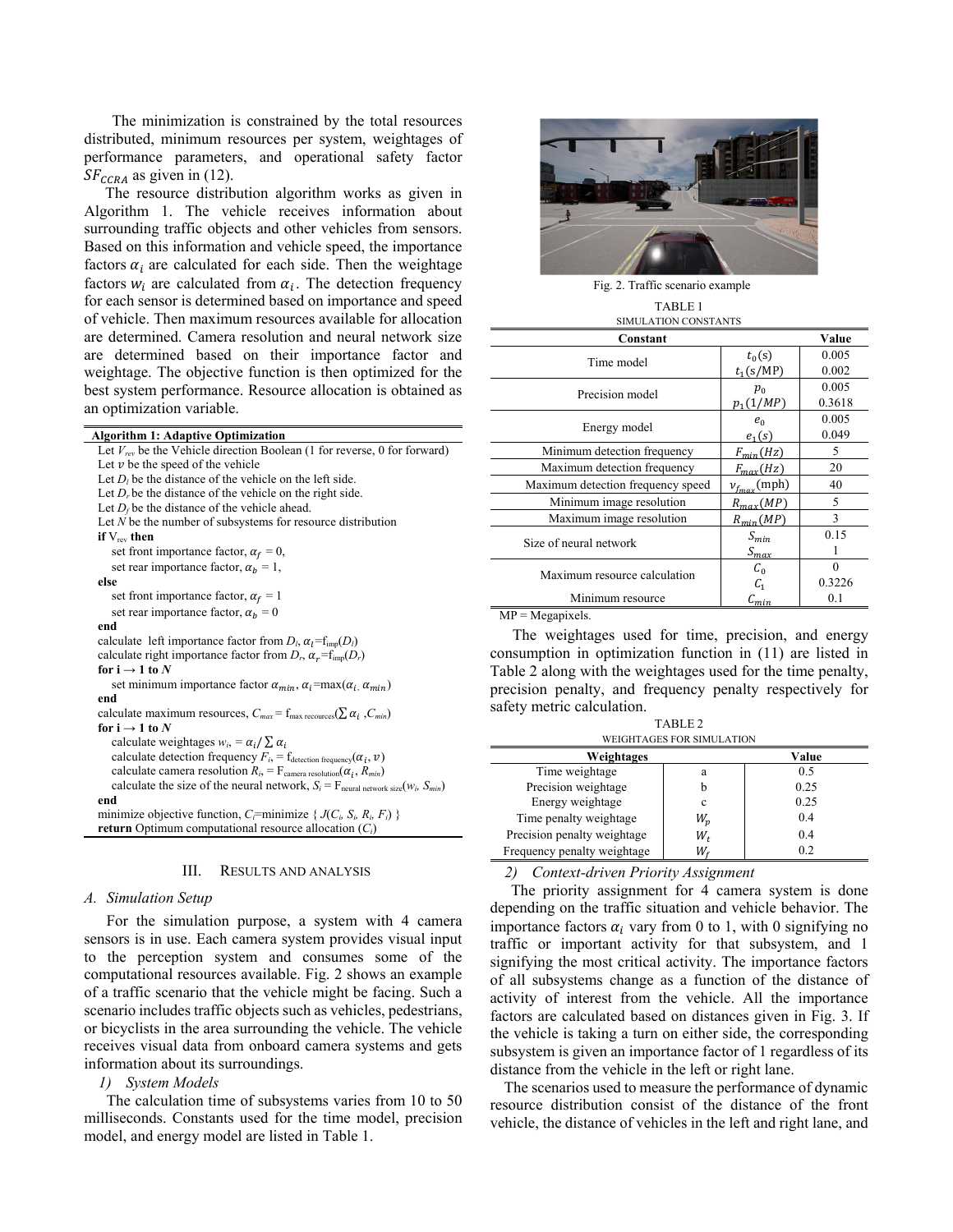

Fig. 3. Contextual importance factors for all subsystems

the speed of the vehicle. If the vehicle is turning or going in reverse, it is also considered in the scenario. The 14 scenarios given in Table 3 represent a 5-minute journey of a passenger vehicle.

TABLE 3

| DRIVING SCENARIOS |                       |                               |                                            |                        |  |  |  |  |  |  |
|-------------------|-----------------------|-------------------------------|--------------------------------------------|------------------------|--|--|--|--|--|--|
| Scenario<br>No.   | <b>Speed</b><br>(mph) | <b>Direction of</b><br>motion | <b>Location of activity</b><br>of interest | <b>Distance</b><br>(m) |  |  |  |  |  |  |
| 1                 | 5                     | Reverse and left              | Left lane                                  | 5                      |  |  |  |  |  |  |
|                   |                       | turn                          | Right lane                                 | 10                     |  |  |  |  |  |  |
|                   |                       |                               | Front                                      | 10                     |  |  |  |  |  |  |
| $\overline{2}$    | 10                    | Straight                      | Left lane                                  | 10                     |  |  |  |  |  |  |
|                   |                       |                               | Right lane                                 | 10                     |  |  |  |  |  |  |
| 3                 | 10                    | Right turn                    | Front                                      | 50                     |  |  |  |  |  |  |
| 4                 | 35                    | Left lane change              | Front                                      | 10                     |  |  |  |  |  |  |
| 5                 | 45                    | Straight                      | Front                                      | 32                     |  |  |  |  |  |  |
|                   |                       |                               | Front                                      | 11                     |  |  |  |  |  |  |
| 6                 | 9                     | Straight                      | Left lane                                  | 20                     |  |  |  |  |  |  |
|                   |                       |                               | Right lane                                 | 20                     |  |  |  |  |  |  |
| 7                 | 36                    |                               | Front                                      | 10                     |  |  |  |  |  |  |
|                   |                       | Straight                      | Left lane                                  | 5                      |  |  |  |  |  |  |
| 8                 | 45                    | Right lane change             | Left lane                                  | 20                     |  |  |  |  |  |  |
| 9                 | 61                    | Left lane change              | Left lane                                  | 5                      |  |  |  |  |  |  |
|                   | 65                    |                               | Front                                      | 30                     |  |  |  |  |  |  |
| 10                |                       | Straight                      | Left lane                                  | 42                     |  |  |  |  |  |  |
| 11                | 50                    | Right lane change             | Front                                      | 38                     |  |  |  |  |  |  |
| 12                | 45                    | Straight                      | None                                       | -                      |  |  |  |  |  |  |
| 13                | 10                    | Right turn                    | None                                       |                        |  |  |  |  |  |  |
| 14                | 7                     | Reverse and right<br>turn     | Right lane                                 | 7                      |  |  |  |  |  |  |

*3) Operational Safety Metric* 

The total resources used by the dynamic resource allocation change with the scenario. Therefore, it is needed to maintain operational safety that ensures no subsystem falls short of resources when the situation is demanding. A safety metric is used to compare the safety of the system in all cases. For the safety calculation, a penalty-based approach is used. When there is a need for a higher emphasis on a particular system out of the 4 systems, a penalty is given for that subsystem if its operational metrics are not high enough. This normalized penalty is a combined measure of precision, calculational time, and the detection frequency. The weighted sum of these metrics gives rise to the penalty of that subsystem. The penalty of the  $i^{th}$  system is given by (13).  $W_p$ ,  $W_t$ , and  $W_f$  are the weightages given for precision, time, and frequency penalties.  $F_{ideal}$  is the ideal detection frequency calculated from (9).

$$
\beta_i = (1 - P_i) \times W_p + (t_i - 0.01) \times T_n \times W_t
$$
  
+ 
$$
\frac{F_{ideal} - F_i}{F_{ideal} - F_{min}} \times W_f
$$
 (13)

The total penalty is calculated by adding penalties of all the subsystems with the weightages given by (8). The initial normalized safety is taken as 1 and the total penalty is subtracted to get safety measures of the system. The total safety metric must always be more than or equal to safety metrics calculated for constant computational resource allocation (CCRA) for any given situation. The final safety for the overall system is calculated as given in (14).

$$
SF = 1 - \sum_{i=1}^{4} \beta_i \times W_i \tag{14}
$$

# *B. Results and Analysis*

The optimal resource distribution is calculated for the 12 scenarios given in Table 3. The optimization problem is solved using the Nelder-Mead simplex algorithm [18]. The performance of the system is evaluated by metrics of maximum detection time, cumulative precision of the system, and energy consumption per second. The safety metric is also compared for its corresponding value with the conventional resource allocation system (CCRA). All the performance metrics are evaluated in terms of normalized values.

The performance of the system with adaptive resource allocation is given in Table 4. To compare the performance of the proposed adaptive computational resource allocation (ACRA) system with CCRA, the performance of a constant resource allocation system should be evaluated in terms of the same performance metrics. It is considered that the resources for a conventional system are distributed equally amongst all subsystems and do not depend on the scenario. The size of the neural network will be equally distributed for each subsystem. The image resolution and the detection frequency used by such a system is always the maximum. Regardless of the scenario, the system performance with CCRA remains constant since there is no change in parameters such as resource allocation, image resolution, or detection frequency. The performance of the system with CCRA is given in the bottom row in Table 4.

The resource distribution with ACRA varies significantly. As the scenario becomes demanding, such as for the case of scenario 2, the total resources available for distribution are high. For a scenario with a lower demanding situation such as scenario 12, the maximum resources available for distribution are significantly lower. The rear visual system gets considerable resources only when the vehicle is moving in reverse as in scenarios 1 or 14. Thus the resources available for other systems are higher. When the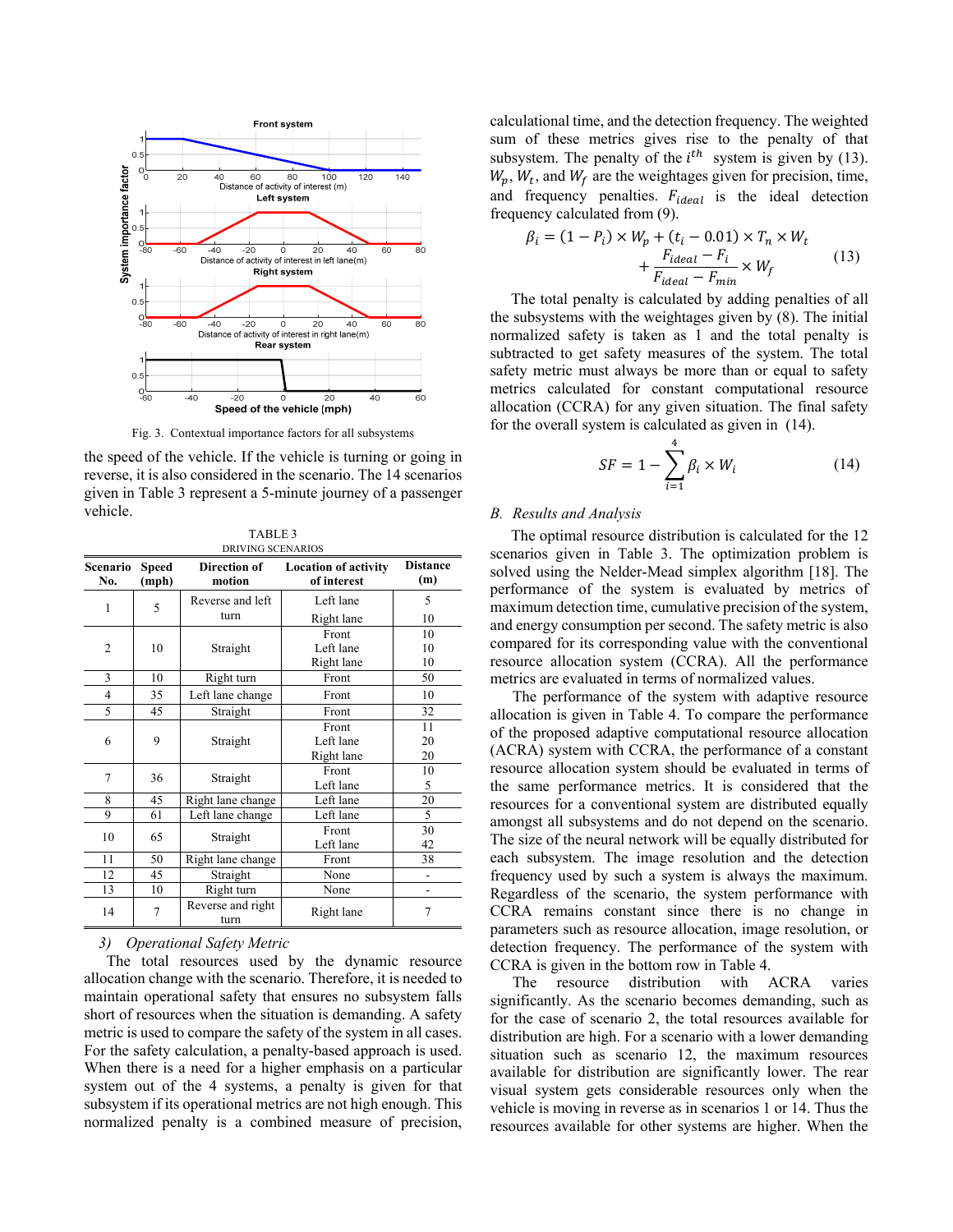| PERFORMANCE METRICS OF ACRA AND CCRA METHODS |                                            |                |                                          |                          |       |             |                                  |                           |                          |                           |                                    |       |                           |                          |                     |                          |                                        |        |
|----------------------------------------------|--------------------------------------------|----------------|------------------------------------------|--------------------------|-------|-------------|----------------------------------|---------------------------|--------------------------|---------------------------|------------------------------------|-------|---------------------------|--------------------------|---------------------|--------------------------|----------------------------------------|--------|
| <b>Scenario</b><br>No.                       | <b>Resources allocated</b><br>(normalized) |                |                                          |                          | Total | Max         | <b>Precision</b><br>(normalized) |                           |                          |                           | <b>Detection frequency</b><br>(Hz) |       |                           |                          | <b>Total energy</b> | <b>Safety</b>            |                                        |        |
|                                              | C <sub>1</sub>                             | C <sub>2</sub> | C <sub>3</sub><br>(front) (left) (right) | C <sub>4</sub><br>(rear) | Total | time<br>(s) | time<br>(s)                      | P <sub>1</sub><br>(front) | P <sub>2</sub><br>(left) | P <sub>3</sub><br>(right) | P <sub>4</sub><br>(rear)           | total | F <sub>1</sub><br>(front) | F <sub>2</sub><br>(left) | F3<br>(right)       | F <sub>4</sub><br>(rear) | per second<br>(normalized) (normalized | metric |
|                                              | 0.29                                       | 0.24           | 0.24                                     | 0.24                     |       | 0.064       | 0.019                            | 0.17                      | 0.59                     | 0.59                      | 0.59                               | L.93  | 5                         | 6.88                     | 6.88                | 6.88                     | 0.33                                   | 0.82   |
| 2                                            | 0.18                                       | 0.18           | 0.18                                     | 0.45                     |       | 0.075       | 0.023                            | 0.59                      | 0.59                     | 0.59                      | 0.17                               | 1.93  | 8.75                      | 8.75                     | 8.75                | 5                        | 0.37                                   | 0.81   |
| 3                                            | 0.14                                       | 0.13           | 0.19                                     | 0.13                     | 0.59  | 0.078       | 0.033                            | 0.39                      | 0.17                     |                           | 0.17                               | 1.72  | 7.19                      | 5                        | 8.75                | 5                        | 0.21                                   | 0.89   |
| 4                                            | 0.12                                       | 0.12           | 0.24                                     | 0.24                     | 0.71  | 0.106       | 0.044                            | 0.83                      | 0.83                     | 0.17                      | 0.17                               | 1.99  | 18.13                     | 18.13                    | 5                   | 5                        | 0.34                                   | 0.9    |
| 5                                            | 0.11                                       | 0.09           | 0.09                                     | 0.09                     | 0.37  | 0.095       | 0.049                            | 0.84                      | 0.17                     | 0.17                      | 0.17                               | 1.35  | 17.4                      | 5                        | 5                   | 5                        | 0.17                                   | 0.91   |
| 6                                            | 0.2                                        | 0.18           | 0.18                                     | 0.33                     | 0.89  | 0.068       | 0.023                            | 0.66                      | 0.46                     | 0.46                      | 0.17                               | 1.74  | 8.38                      | 7.73                     | 7.73                | 5                        | 0.32                                   | 0.79   |
|                                              | 0.24                                       | 0.11           | 0.11                                     | 0.24                     | 0.71  | 0.107       | 0.045                            | 0.17                      | 0.83                     | 0.83                      | 0.17                               | 1.99  | 5                         | 18.5                     | 18.5                | 5                        | 0.35                                   | 0.9    |
| 8                                            | 0.22                                       | 0.1            | 0.11                                     | 0.22                     | 0.66  | 0.106       | 0.048                            | 0.17                      | 0.65                     | 0.88                      | 0.17                               | 1.87  |                           | 17.62                    | 20                  | 5                        | 0.33                                   | 0.88   |
| 9                                            | 0.1                                        | 0.11           | 0.1                                      | 0.1                      | 0.42  | 0.096       | 0.055                            | 0.17                      |                          | 0.17                      | 0.17                               | 1.5   |                           | 20                       | 5                   | 5                        | 0.2                                    | 0.93   |
| 10                                           | 0.11                                       | 0.1            | 0.18                                     | 0.18                     | 0.58  | 0.096       | 0.043                            | 0.78                      | 0.52                     | 0.17                      | 0.17                               | .64   | 17.92                     | 15.24                    | 5                   | 5                        | 0.28                                   | 0.86   |
| 11                                           | 0.1                                        | 0.21           | 0.11                                     | 0.21                     | 0.64  | 0.103       | 0.049                            | 0.56                      | 0.17                     | 0.92                      | 0.17                               | 1.81  | 16.25                     | 5                        | 20                  | 5                        | 0.32                                   | 0.88   |
| 12                                           | 0.03                                       | 0.03           | 0.03                                     | 0.03                     | 0.13  | 0.206       | 0.052                            | 0.28                      | 0.28                     | 0.28                      | 0.28                               | 1.11  |                           | 5                        | 5                   | 5                        | 0.05                                   | 0.93   |
| 13                                           | 0.09                                       | 0.09           | 0.16                                     | 0.09                     | 0.42  | 0.086       | 0.039                            | 0.17                      | 0.17                     |                           | 0.17                               | 1.5   |                           | 5                        | 8.75                | 5                        | 0.15                                   | 0.94   |
| 14                                           | 0.15                                       | 0.15           | 0.21                                     | 0.21                     | 0.71  | 0.076       | 0.027                            | 0.17                      | 0.17                     | 0.83                      | 0.83                               | 1.99  |                           | 5                        | 7.63                | 7.63                     | 0.25                                   | 0.91   |
| <b>CCRA</b>                                  | 0.25                                       | 0.25           | 0.25                                     | 0.25                     |       | 0.06        | 0.015                            | 0.457                     | 0.457                    | 0.457                     | 0.457                              | 1.829 | 20                        | 20                       | 20                  | 20                       |                                        | 0.778  |

TABLE 4

same case is compared with CCRA, the reverse visual system has access to equal amount of resources. As a result, the resources are not optimally utilized. The ACRA method is better in allocating resources where the potential utilization is better.

The total resources available for ACRA change depending on the context of situation and complexity. For critical situations, higher resources are available. For relatively non-demanding situations, the total resources available for distribution are lower. Thus, system performance is maintained by utilizing resources only when they are necessary. With CCRA, the resources are always used completely. Thus, underutilization of resources takes place when there is no need for all the resources to be allocated.

The detection time of each subsystem depends on the computational resources allocated, size of neural network, and camera resolution. As the resources allocated to the system with lower importance are low, the detection time for these systems is high. For systems with higher contextual priority, the detection time is slightly higher than that with CCRA as a result of lower resources and image resolution. However, this difference is since the conventional system always runs with all available resources. In Fig. 4, the total time of detection for all subsystems combined is given. The total time for the ACRA method is higher than that for the CCRA method. However, this is not always favorable since, for lower demanding situations, the detection time requirement is not critical. In such a situation, the performance of subsystems that are relevant to the situational context plays a role in total system performance.

In table 4, the precision for ACRA system is higher than CCRA for most of the scenarios. For a system that is important for the given situation, the precision obtained is always higher than the respective precision with CCRA method. Take the example of scenario 8. Here, the vehicle makes a right lane change. It is thus important to improve the precision of the right camera system. The results ACRA method gives higher precision for this system as compared to the CCRA method. For conventional system, the precision is low as a result of relatively low resources. It can be observed that the precision for subsystems that are not relevant from a contextual point have lower precision as they do not contribute significantly to the total performance of the system.

The detection frequency for CCRA is always at the highest while the detection frequency for the ACRA method changes as the scenario around the vehicle changes. For scenarios 9 and 10, the vehicle is traveling at high speed. The detection frequency of subsystems that are critical for a given scenario is maintained at high values. The subsystems that do not play a significant role in the situation operate at lower detection frequency. Thus, higher detection frequency is used only when the situation is demanding and/or at high vehicle speeds. The computational load on the visual system is thus reduced and unnecessary usage of computational resources is avoided. Lower detection frequency also improves energy usage with the ACRA system.

Energy consumed by all the subsystems depends on the frequency of detection and the resources allocated to each